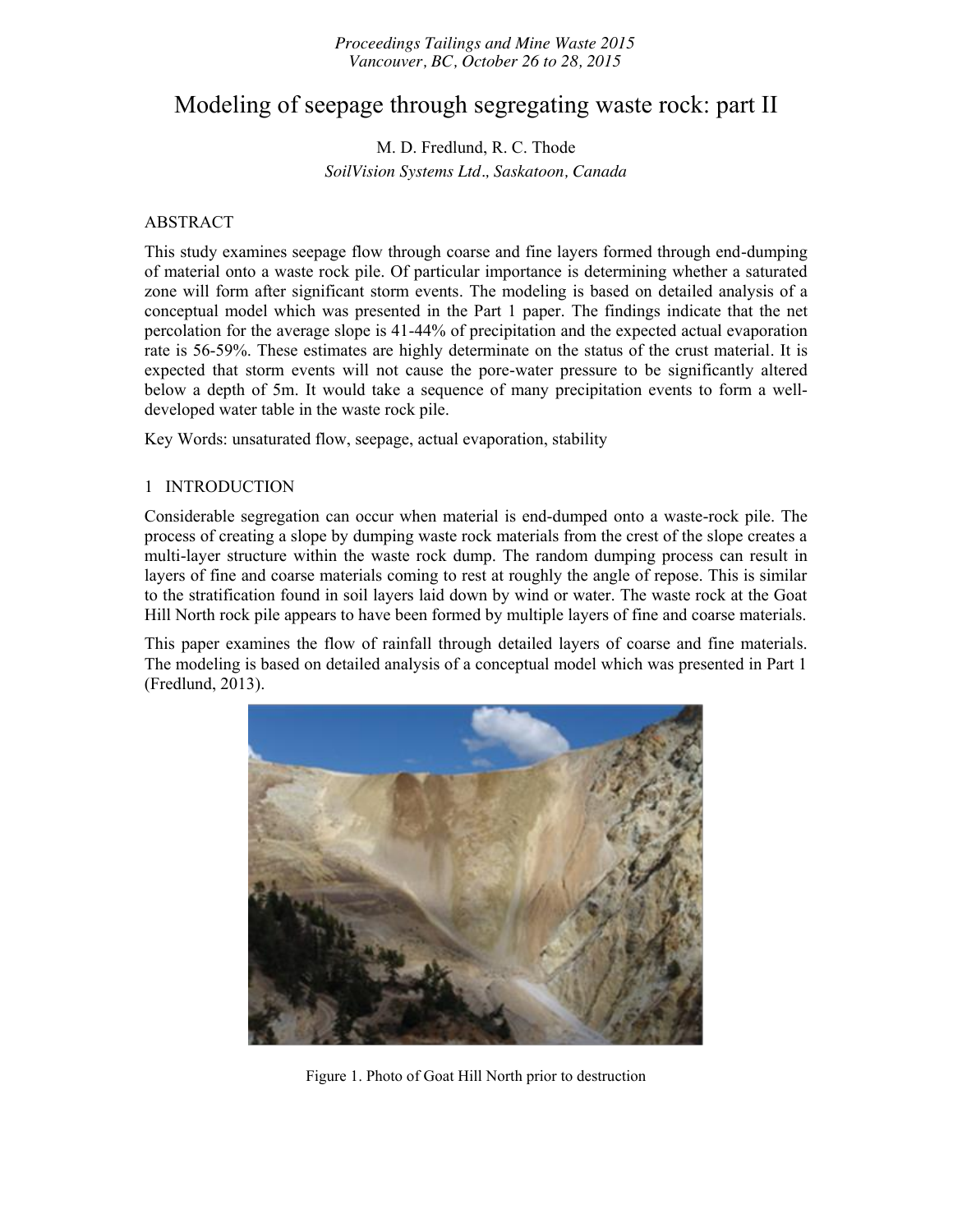# 2 OBJECTIVE

The objectives of the present study may be summarized in the following list:

- Refine the calculation of recharge and actual evaporation such that the treatment of the upper crust in the numerical model is improved.
- Determination of the flow regime of the detailed conceptual model with an understanding of the anticipated saturation and water content levels in the numerical model.
- Determination of the relative flows through coarse, medium and fine layers.
- Estimation of saturation and volumetric water contents in the fine, medium and coarse layers.
- $\bullet$  Determine the reasonable seasonal changes in pore-water pressures in the upper 10m of the model.
- To determine the reasonable seasonal and annual changes in pore-water pressures in the layers deeper than 10m.
- To determine the reasonable times taken by a particle of water through the system.

In order to achieve the above objectives, the multi-layer seepage modeling was implemented in two steps:

- $\bullet$  Step #1: Steady-state models used to determine a generalized flow regime
- $\bullet$  Step #2: Transient models used to determine the establishment of longer-term results

#### 3 CONCEPTUAL MODEL

The conceptual model used for the hydrological Phase II modeling may be seen in [Figure 2.](#page-2-0)

|                              |             |                  | Soil-water characteristic curve | <b>Hydraulic conductivity</b> |                |                          |                             |
|------------------------------|-------------|------------------|---------------------------------|-------------------------------|----------------|--------------------------|-----------------------------|
| Unit                         | Porosity, n | $\theta_{\rm s}$ | $\psi_{ae}$ AEV (kPa)           | $\theta$                      | $\psi_r$ (kPa) | $K_{\text{sat}}$ (m/day) | Slope of K <sub>unsat</sub> |
| colluvium                    | 0.3585      | 0.3585           | 1.15                            | 0.054                         | 3.439          | 8.71E-02                 | 2.83                        |
| rubble                       | 0.36231     | 0.3623           | 0.217                           | 0.065                         | 1.127          | 1.58E-02                 | 2.83                        |
| Sand Base Case               | 0.302       | 0.302            | 1.64                            | 0.133                         | 31.33          | 1.469                    | 2.83                        |
| Sand+1SD Finer H/C Slope     | 0.302       | 0.2528           | 2.913                           | 0.133                         | 31.33          | 1.469                    | 1.863                       |
| Gravel+1SD Coarser H/C Slope | 0.351       | 0.351            | 0.1985                          | 0.104                         | 2.21           |                          | 3.797                       |

Table 1. Material parameters used for phase II hydrological modeling

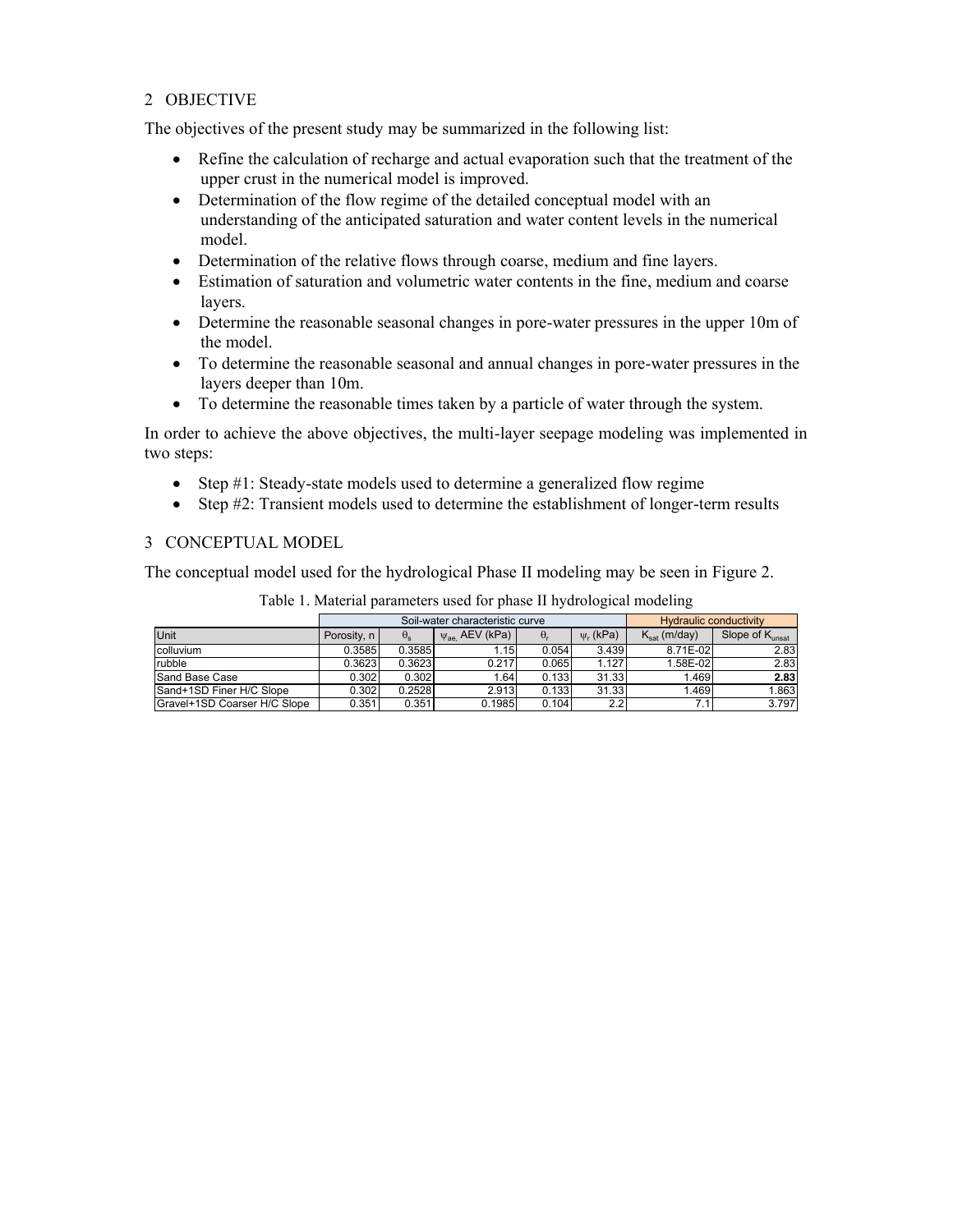

Figure 2. Conceptual model used for the phase II numerical modeling

# <span id="page-2-0"></span>4 MATERIAL PARAMETERS

In Phase I of the numerical modeling, averages for the sand portion and the gravel portion of the materials were established. Exploratory numerical modeling was performed in the first part of Phase II in order to determine if the selected averages matched observed field results. During this process it was noted that venting of steam was observed at the Goat Hill North (GHN) site. In order to represent this coarse/fine flow in the numerical model it was found that the following changes needed to be made to the average soil parameters in order to keep the coarse layer desaturated enough in order to have the majority of the flow travel through the fine layers:

The sand "average" property needed to have the air-entry value (AEV) and the slope of the unsaturated hydraulic conductivity curve moved to a position of a soil which was one standard deviation finer. This adjustment is reasonable and within the limits of the observed soil parameters for the site.

The gravel "average" property was adjusted one standard deviation coarser by changing the AEV and the slope of the unsaturated hydraulic conductivity. This adjustment is reasonable and within the limits of the observed soil parameters for the site.

The resulting soil parameters may be seen in the following diagrams. The soil water characteristic curves presented are illustrated using a two-slope technique. These curves were subsequently fit with the Fredlund and Xing (1991) equation in order to provide a smoother representation to the numerical model.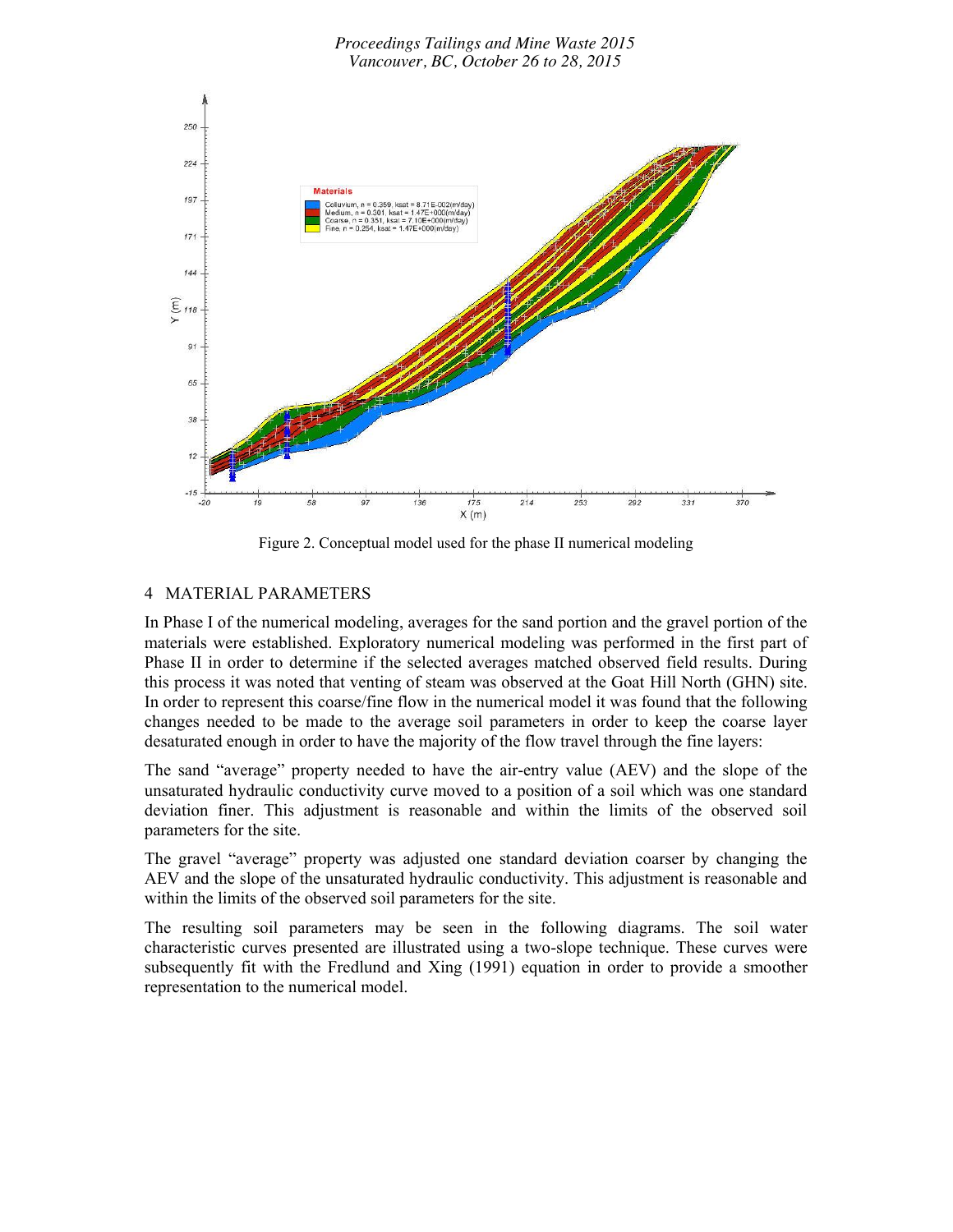

Figure 3. SWCC data used for the phase II hydrological modeling

The unsaturated hydraulic material parameters for the site are inherently based on the grain-size distributions measured at the site. The full methodology for moving from the grain-size distributions to reasonable hydraulic soil parameters may be seen in the Phase I report. The grain-size distributions which form the basis of the estimated hydraulic soil parameters may be seen in [Figure 5.](#page-4-0)



#### **Soil suction (kPa)**

Figure 4. Hydraulic conductivity curves for all materials used in the phase II hydrological numerical modeling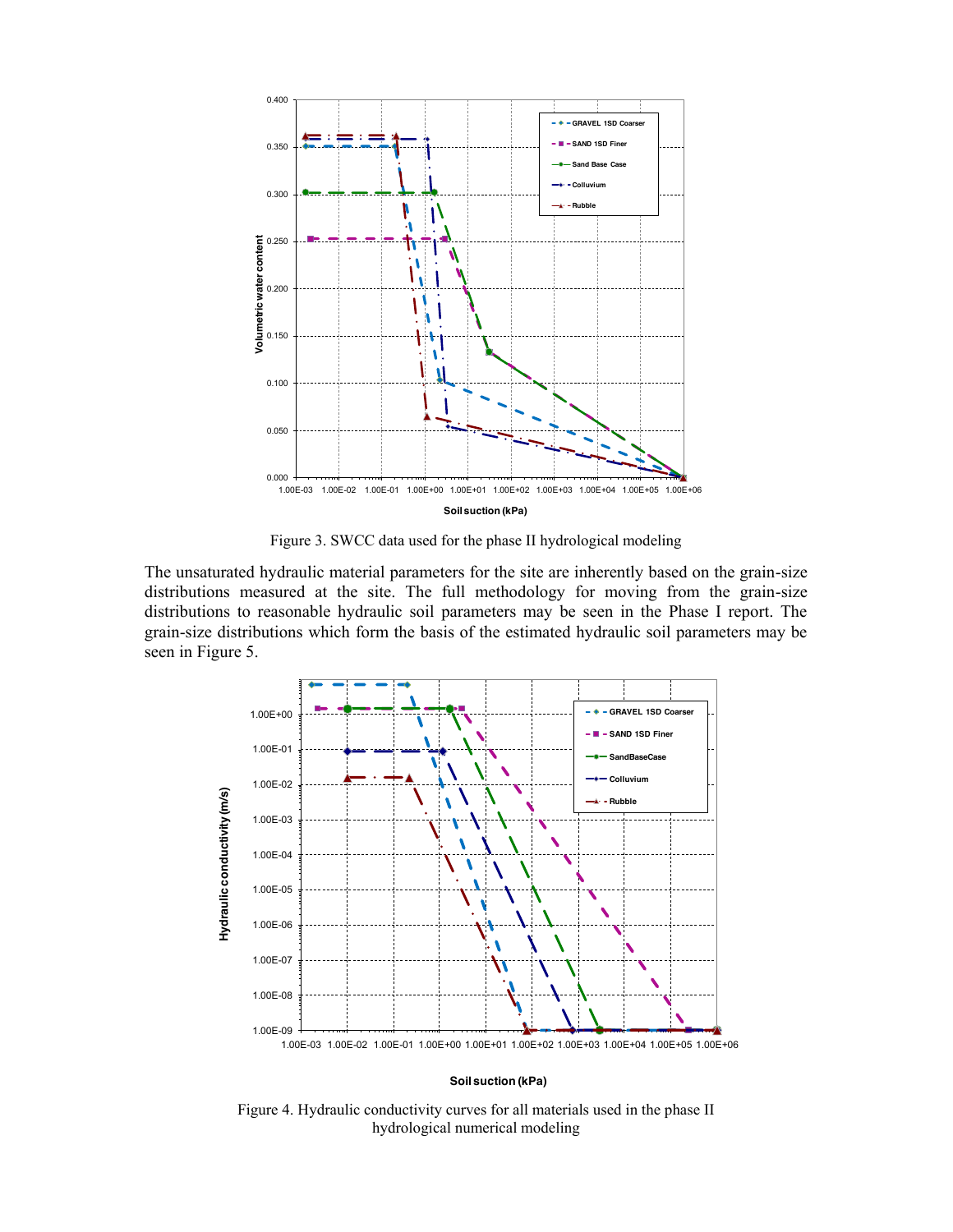

Figure 5. Grain-size distributions measured by NMT at the Goat Hill site

## <span id="page-4-0"></span>5 1 D NUMERICAL MODELING

The upper crust was identified in the Phase I numerical modeling as controlling the water balance for the system. Therefore a significant part of the Phase II numerical modeling involved the quantification of the flows at the top boundary. Most specifically, the crust was identified in the Phase I numerical modeling as significantly inhibiting evaporation. It was theorized in the Phase I numerical modeling that the crust was formed of a salt layer which inhibited flow due to osmotic pressures. Further testing was therefore performed on the crust material and it was determined that osmotic suctions were not influencing actual evaporation (AE) rates. However it was noted that the crust was i) obviously forming over approximately 80% of the waste rock surface and ii) was a very hard layer which was difficult to break with a boot. The crust thickness ranged from a few inches to approximately 1.5 ft. thick. A white powder was deposited in the pores between the gravel in the crust making the crust relatively impermeable. It was hypothesized that the crust was formed through minerals dissolved in the pore-water being transported to the surface of the waste rock and then deposited during the evaporation of the water phase.

The crust was physically observed to dissolve instantly in water and the gravel portion of the crust material then dominated flow.

The crust is formed through the precipitation of minerals near the surface during the evaporation process. The detailed numerical modeling of this process is a complex multi-phase process. A simplified approach was taken for the Phase II numerical modeling. The concept for the upper boundary is described in the following paragraph.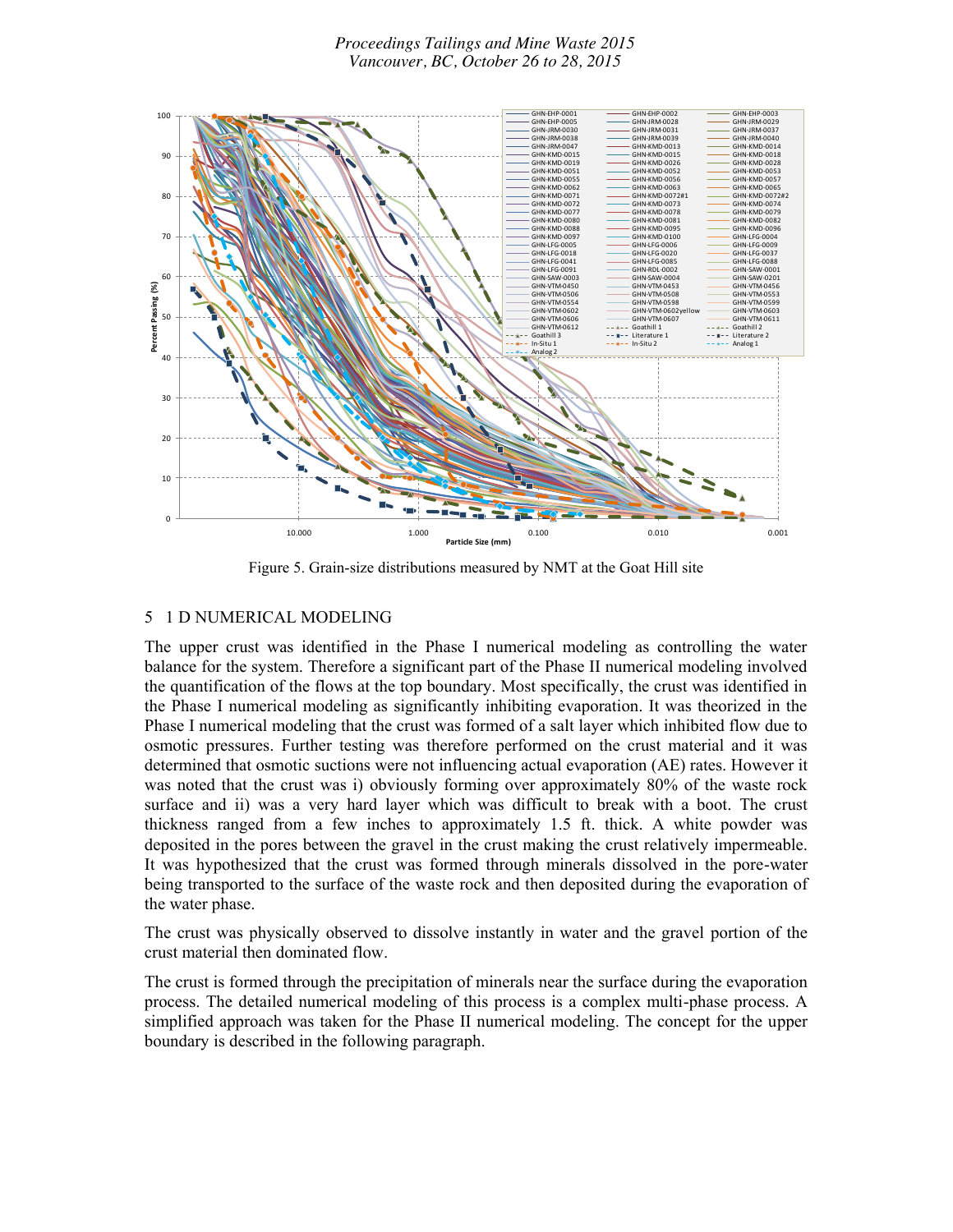

Figure 6. Example showing the crust material on the Sugar Shack rock pile

It is assumed, firstly, that rain-fall events wipe out the crust. In particular, rain-fall events of more than 5mm/day would cause the crust to "disappear" in the numerical model. The crust would begin forming immediately after a rain-fall event and would be fully formed 3 days after. At the three-day point all evaporation from the numerical model would be reduced to 20% of the full evaporation (assuming 80% coverage of the crust).

The physically observed crust material is located at Sugar Shack West rock pile at the Questa site. Due to the close proximity of Sugar Shack West to the Goat Hill North pile this crust is considered analogous to the crust formed at the Goat Hill North site. While there are possible locations of thin and thick crusts found at varying spatial locations on the rock pile, the crust of interest is characterized in the following sections. It should be noted that the following quantification of the crust is not intended to represent an exact quantification of the exact crust at all points on the rock pile. It is intended to represent an average condition of the GHN rock pile which is adequate for capturing the flow parameters required for performing the flow modeling for the hydrological aspect of the weathering program.

# *5.1 Climate and Boundary Conditions*

<span id="page-5-0"></span>Central to the calculation of flow within the pit is the issue of how much precipitation is entering the top of the rock pile. A significant amount of analysis has been performed to date and climate data from a number of weather stations near the Questa site has been compiled. The most relevant weather stations are TP4 and TP5. The data from each of these weather stations is available for approximately the past 20 years. Also available is data from the Red River weather station for the past 100 years. Previous studies on the climate have involved scaling the Red River data such that it is relevant to the Questa site.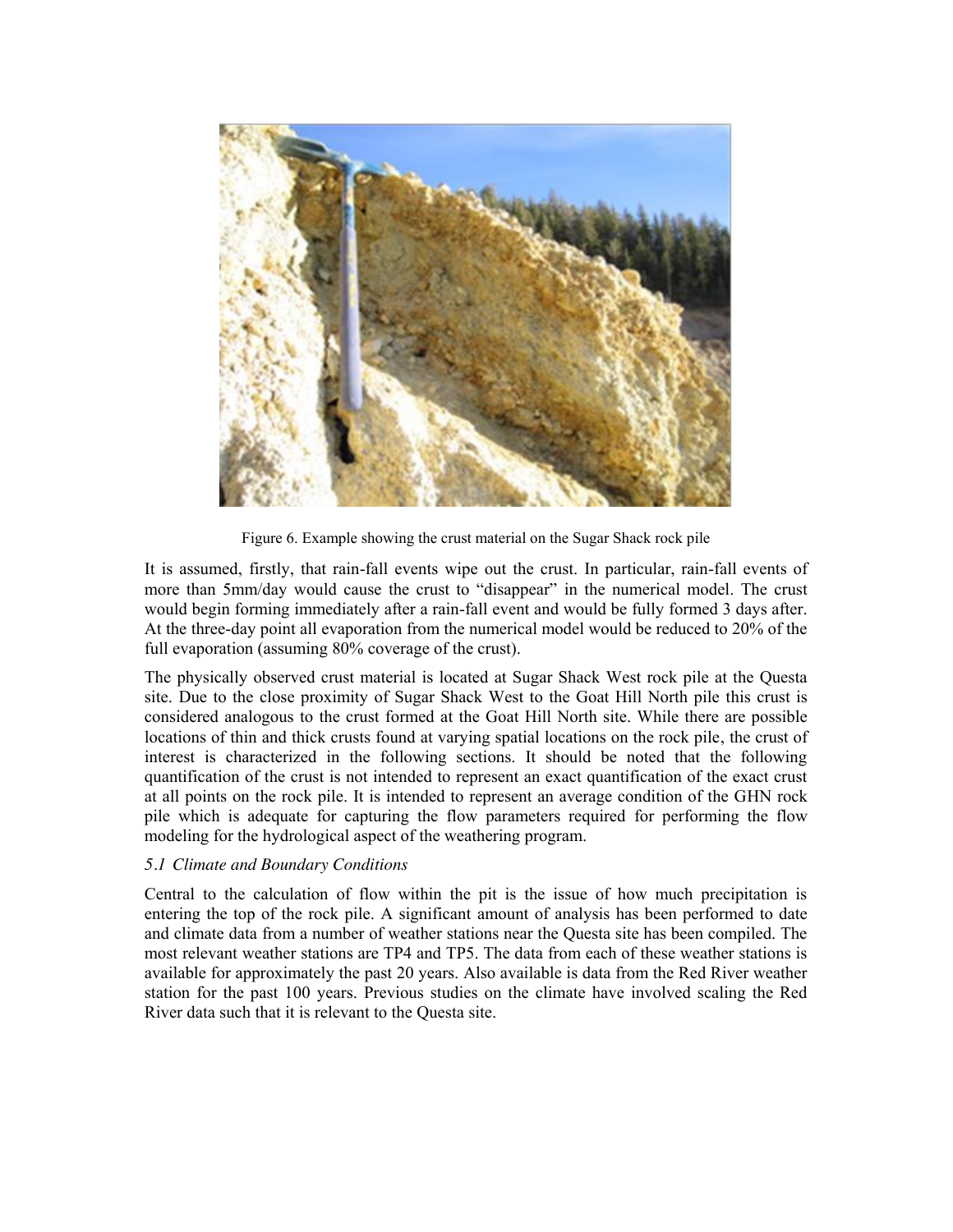| <b>Model</b> | Year |            | <b>Precipitation</b> |         |                          | <b>Potential Evaporation</b> | Temp       | <b>RH</b> |
|--------------|------|------------|----------------------|---------|--------------------------|------------------------------|------------|-----------|
|              |      | <b>Avq</b> | Avq<br>Ava           |         | <b>Avq</b><br><b>Avq</b> |                              | <b>Avg</b> | Avg       |
|              |      | cm/vear    | mm/dav               | in/vear | cm/vear                  | in/vear                      | deg C      |           |
| Wet          | 2000 | 46.19      | 1.27                 | 18.18   | 97.38                    | 38.34                        | 5.0        | 53%       |
| Average      | 2006 | 42.67      | 1.17                 | 16.80   | 109.34                   | 43.05                        | 5.2        | 48%       |
| Drv          | 1954 | 23.72      | 0.65                 | 9.34    | 108.28                   | 42.63                        | 6.3        | 47%       |

The TP4, TP5, and Red River weather stations were all considered in this analysis. It was realized that certain data subsets would be needed for the analysis. It was also recognized that there is not necessarily a correlation between high precipitation and high infiltration. Wet, average, and dry years were selected from the 100-year and the TP5 data sets. Since infiltration is more influenced by a sequence of wet events, the 5-year wet, average, and dry data segments were extracted from the climate datasets. This data has provided the basis for the numerical modeling program. A summary of the wet, average, and dry years of data for the 1-year data for Questa may be seen in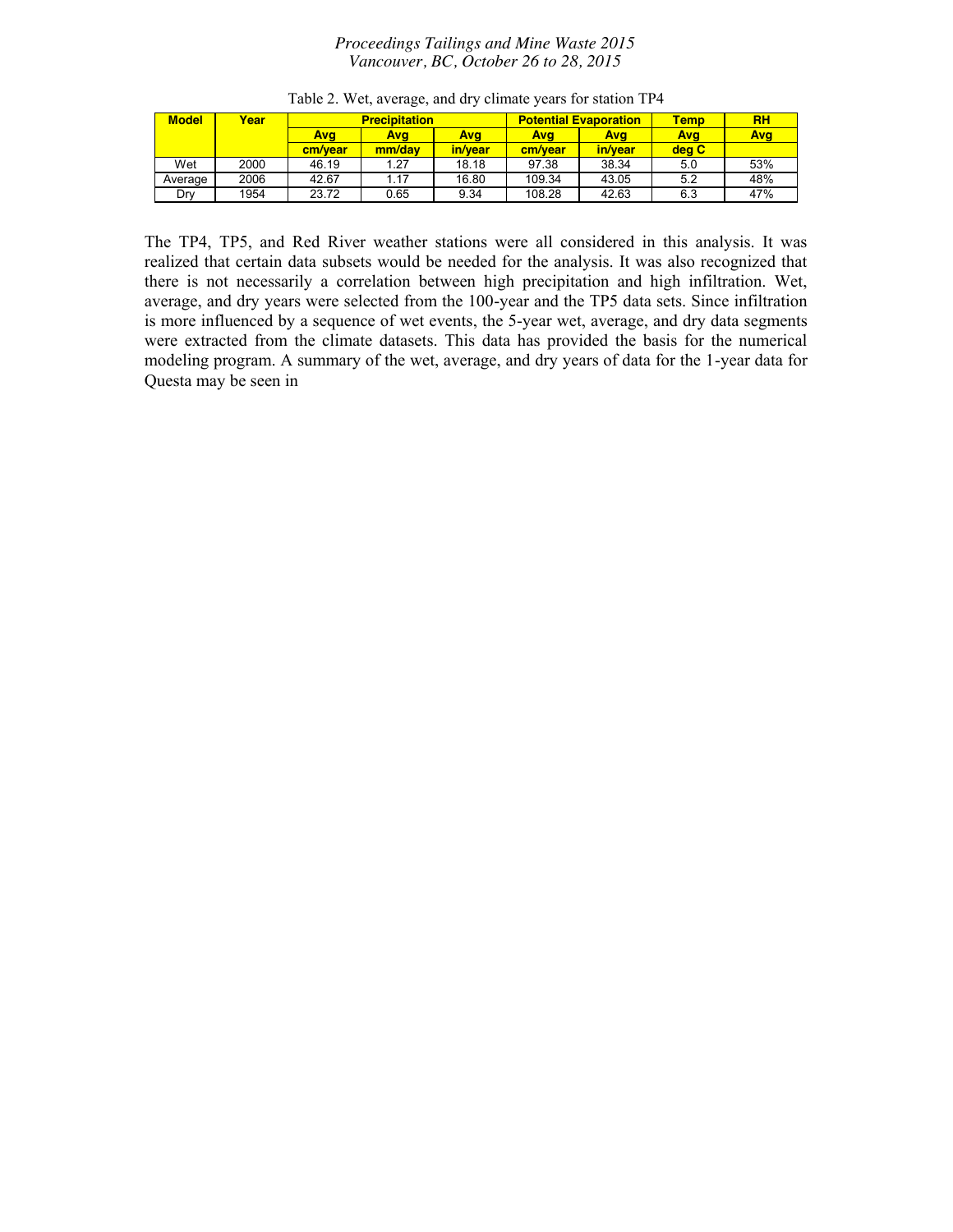[Table 2.](#page-5-0) The location of the weather stations may be seen in [Figure 8.](#page-7-0) Also relevant is the precipitation data for the past 7 years for weather station TP5 [\(Figure 7\)](#page-7-1).

The following 5-year climate sequences were selected for use in the numerical modeling:

- The Wettest 5YR period is 1990-1994
- The Average 5YR period is 1934-1938
- The Driest 5YR period is 1950-1954



Figure 7. Summary of climate data for the past 7 years (Golder, 2005)

<span id="page-7-1"></span>

<span id="page-7-0"></span>Figure 8. Weather station locations (Golder, 2005)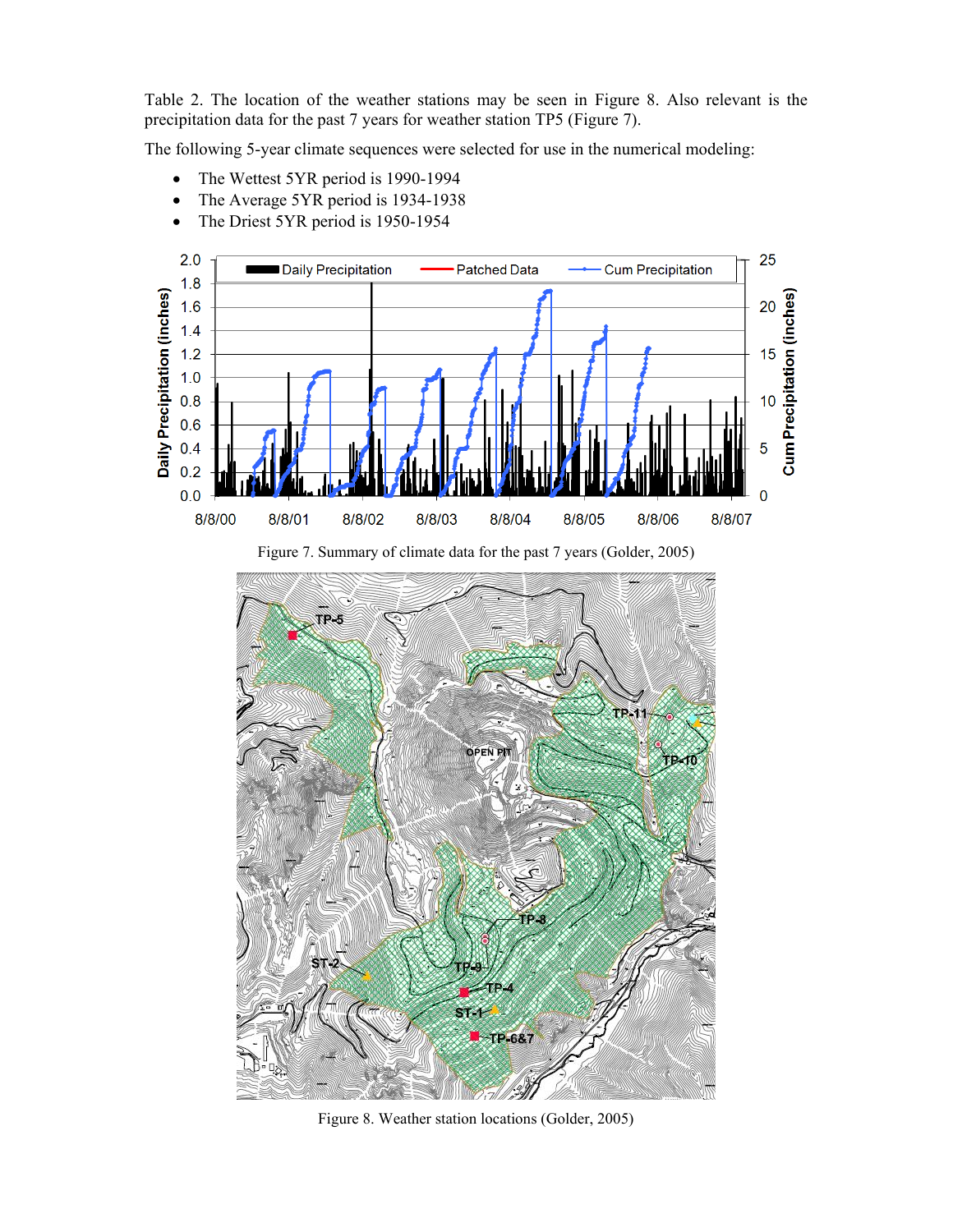#### *5.2 Transient 1-YearModel Runs*

A series of 1-year numerical models were set up and run using a combination of the sand and gravel material parameters. The numerical models were homogeneous and had geometries of 10m. A  $\frac{1}{2}$  unit gradient boundary condition was applied to the bottom of each numerical model and climate data as determined by the Golder (2005) study was applied to the top of the numerical model. The models were run through a combination of wet, average, and dry years as determined from the precipitation measurements.

For all numerical models, a crust was fully formed after 3 days and an 80% coverage of the crust is assumed

### *5.2.1 Crust Effect on Actual Evaporation*

Crusts are common when dealing with mining waste rocks. The existence of the salt crust can significantly reduce the evaporation of water from the material. The process can lead to the build-up of a crust which can be described as follows:

- 1. During the evaporation process, water is pulled out of the soil. This process delivers salt or other precipitates in the soil to the surface, and crust begins to form. After a certain period of drying, the crust formation is complete.
- 2. Once the crust is formed, there will be a reduction in future evaporation of water from the material. The ratio of evaporation reduction is referenced as crust coverage.
- 3. At the time of a rainfall event, and if the rainfall is over a certain amount, water will tend to dissolve some the precipitate on the surface of the material and water will flow into the material.

This type of crust can be modeled in the SVFlux software through a specification of the time for a crust to begin forming after a precipitation event, the time until a crust is complete, and the percentage coverage of the crust material.

Considering the crust effect on evaporation, the actual evaporation AE is modified as

$$
AE_c = C_f AE \tag{1}
$$

where:

 $AE_c$  = Actual evaporation after consideration of crust effect

 $C_f$  = A factor of crust effect on evaporation.  $C_f$  changes from 0 to 1

 $C_f$  is related to crust drying day  $C_{dd}$ ,

$$
C_f = 1
$$
 If  $C_{dd} < F_s$  (2)

$$
C_f = 1 - C_V \qquad \qquad \text{If } C_{dd} > F_c \tag{3}
$$

$$
C_f = 1 + C_V \frac{(F_s - C_{dd})}{F_c - F_s} \qquad \text{If } F_s \le C_{dd} \le F_c \tag{4}
$$

where  $\cdot$ 

 $C_{dd}$  = Crust drying day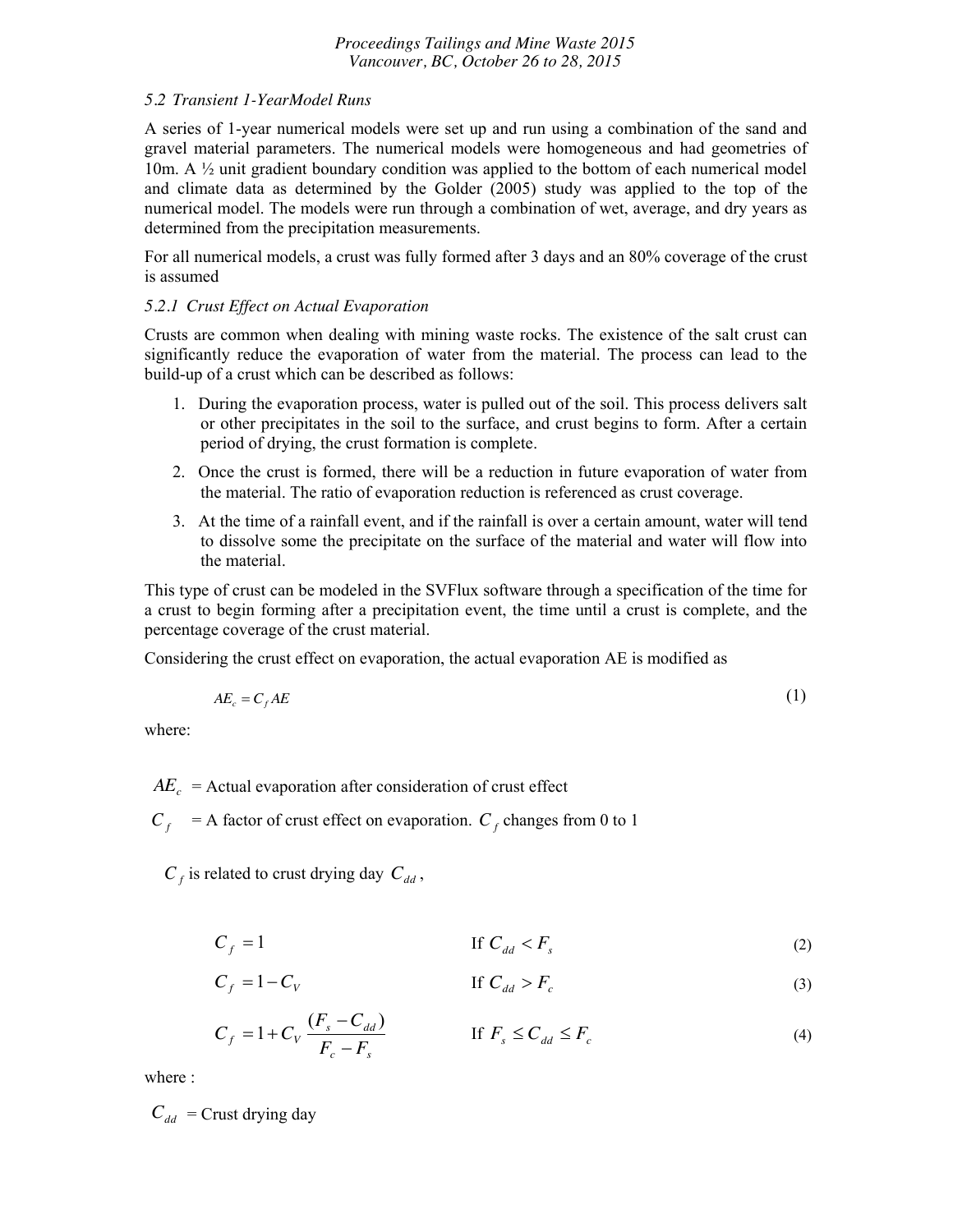$F<sub>s</sub>$  = Crust starting formulation

 $F_c$  = Crust formulation completion

 $C_V$ = Crust coverage in percentage. If  $C_V = 100\%$  meaning no evaporation happens after the crust is formulated.

The crust drying days are calculated between precipitation events according to the following formula:

$$
C_{dd} = 0 \t\t \text{If } P_T > P_h \t\t(5)
$$

$$
C_{dd} = C_{dd} - 1 \tag{6}
$$

$$
C_{dd} = C_{dd} (1 - P_T / P_h)
$$
 Otherwise (7)

Where:

 $P_T$  = daily precipitation

 $P<sub>h</sub>$ = A dissolved threshold of precipitation. If a daily precipitation is over this threshold, the crust effect will be dissolved.

[Figure 9](#page-9-0) illustrates how the crust factor is calculated with the changing daily climate. In this figure, the crust starting formulation  $= 1$  day, crust formation completion  $= 4$  days, crust coverage  $= 80\%$ , and dissolved threshold of precipitation  $= 0.5$  mm.



Figure 9. Illustration of crust factor changing with precipitation

#### <span id="page-9-0"></span>*5.2.2 Transient 1-Year Model Results*

The new climate boundary condition was calibrated to the suction readings measured by New Mexico Tech (NMT). The data was collected between August 6th and October 5 of the year 2004. The data shows extremely low matric suctions (< 10 kPa) in the upper depths between 63- 204 cm. The tensiometer readings were taken at the upper crest of the GHN rock pile prior to the destruction of the rock pile. A "quick-draw" tensiometer was used which has a maximum suction reading capacity of approximately 80-100 kPa.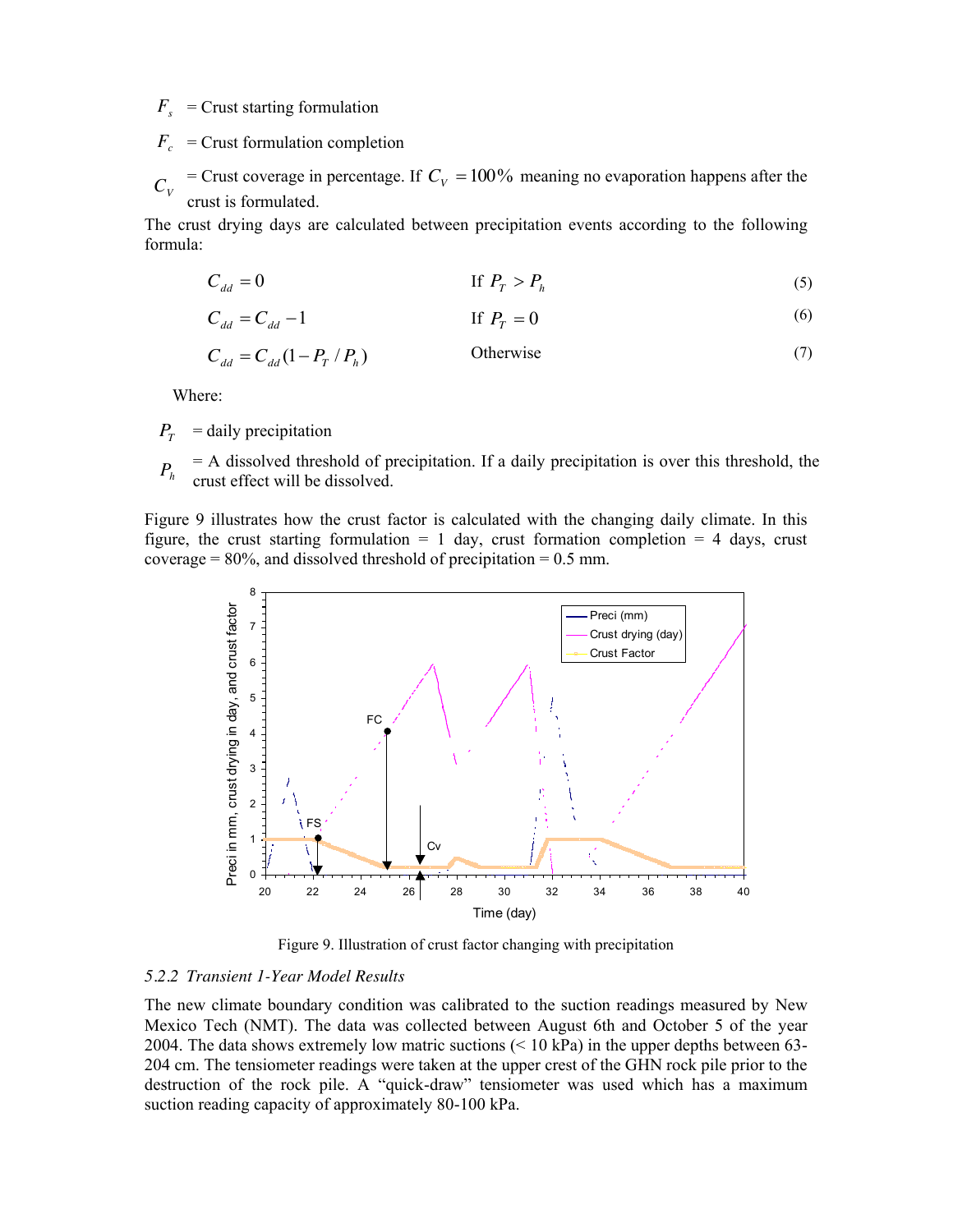Some of the model runs were not able to come to steady-state within the time period of a year. The current modeling study ran out of time in order to extend the runtimes of these models such that a true steady-state condition can be achieved with all of these one-year models. However, enough data could be obtained from the 5-year datasets such that reasonable conclusions could be drawn. The 1-year datasets did provide the benefit of seeing the breakdown of reasonable percolation rates for months where precipitations were reasonably high. An annual summary of the hydrological data may be seen in [Table 3.](#page-10-0)

<span id="page-10-0"></span>

|                   | Time   | Preci             | Prec I         |            | AE   | NP Top            | NP Top |                  | <b>NP</b>    |            |                     | Percent  | Percent   |
|-------------------|--------|-------------------|----------------|------------|------|-------------------|--------|------------------|--------------|------------|---------------------|----------|-----------|
| Model name        | Period | (m <sup>2</sup> ) | Rank           | $AE(m^3)$  | Rank | (m <sub>3</sub> ) | Rank   | $NP(m^3)$ Rank   |              | PE (m^3)   |                     | AE(%)    | NP Top(%) |
| SB dry 1Y FS0FC3  | 2009   | 0.2372            | 9              | $-0.17182$ | 9    | 0.065468          |        | $6 - 2.76E - 06$ | 5.           | $-1.08096$ |                     | $-72.4$  | 27.6      |
| GB Base 1Y FSOFC3 | 2009   | 0.4282            | 4              | $-0.32072$ | 3    | 0.107531          |        | 4 -2.99E-05      | 4            | $-1.09398$ |                     | $-74.9$  | 25.1      |
| SB Base 1Y FSOFC3 | 2009   | 0.4276            | 6              | $-0.31097$ |      | 4 0.116642        |        | 3 - 2.75E-06     | 6            | $-1.09409$ |                     | $-72.7$  | 27.3      |
| SB Wet 1Y FSOFC3  | 2009   | 0.4628            | 3              | $-0.28058$ | 6    | 0.18247           |        | 1 -2.75E-06      | 6            | $-0.96861$ |                     | $-60.6$  | 39.4      |
| GB Wet 1Y FSOFC3  | 2009   | 0.4634            | $\mathbf{1}$   | $-0.29138$ |      | 5 0.172427        |        | 2 -2.99E-05      | 4            | $-0.96782$ |                     | $-62.9$  | 37.2      |
| SF base 1Y FSOFC3 | 2009   | 0.4280            | 5.             | $-0.37543$ |      | 2 0.052363        | 8      | $-0.0061$        | 2            | $-1.0933$  |                     | $-87.7$  | 12.2      |
| SF wet 1Y FSOFC3  | 2009   | 0.4634            | $\overline{2}$ | $-0.37993$ | 1    | 0.08326           | 5.     | $-0.00965$       | $\mathbf{1}$ | $-0.96836$ |                     | $-82.0$  | 18.0      |
| GB Dry 1Y FS0FC3  | 2009   | 0.2375            | 8              | $-0.1782$  | 8    | 0.059417          |        | $-2.99E - 05$    | 4            | $-1.08087$ |                     | $-75.0$  | 25.0      |
| SF dry 1Y FSOFC3  | 2009   | 0.2377            | $\overline{7}$ | $-0.2405$  |      | $-0.00304$        | 9      | $-0.0055$        | 3            | $-1.08012$ |                     | $-101.2$ | $-1.3$    |
|                   |        |                   |                |            |      |                   |        |                  |              |            | $A - 1 - 1 - 1 - 1$ | $7c$ cl  | 22d       |

Table 3. Summary of annual flux rates for the 1-year numerical models

Average **-76.6 23.4**

These results indicate an average annual evaporation rate of 77% and a net percolation rate of 23%. Close examination of the data surrounding these numerical models yielded the following conclusions:

- Data from dry months tended to skew the net percolation data, and
- Much of the evaporation data was controlled by the current crust coverage  $(80\%)$ .
- $\bullet$  The current crust coverage number is considered low and may in actuality be 90-95%.

Time was not available to perform further sensitivity results on these scenarios. Therefore it was deemed reasonable to throw out the 25% driest months in calculating the net percolation results. If this is done then the 1D average evaporation and net percolation values are:

- Actual Evaporation (AE):  $56\%$
- Net Percolation (NP):  $44\%$

Further clarification of the numerical modeling results can be viewed by plotting the minimum and maximum saturation and pore-water pressure values with depth. Profiles for a select group of the 1-year numerical models are shown in the following figures. The fine sand results in higher-than-average suctions in the upper profile. It should be noted that the results for the sand base-case are presented in the 5-year modeling section.

# *5.3 Transient 5-Year Model Runs*

A series of 5-year numerical models were set up and run using a combination of the sand and gravel material parameters. The numerical models were homogeneous and had geometries of 10 m. A  $\frac{1}{2}$  unit gradient boundary condition was applied to the bottom of each numerical model and climate data as determined by the Golder (2004) study was applied to the top of the numerical model. The models were run through a combination of wet, average, and dry years as determined from the precipitation measurements. The summary of the cumulative flows by year may be seen in the following table.

Average annual net percolation at surface for the 5-year datasets was 18%. Close examination of the data surrounding these numerical models yielded the following conclusions:

- Data from dry months tended to skew the net percolation data, and much of the evaporation data was controlled by the crust coverage (80%).
- $\bullet$  The current crust coverage number is considered low and may in actuality be 90-95%.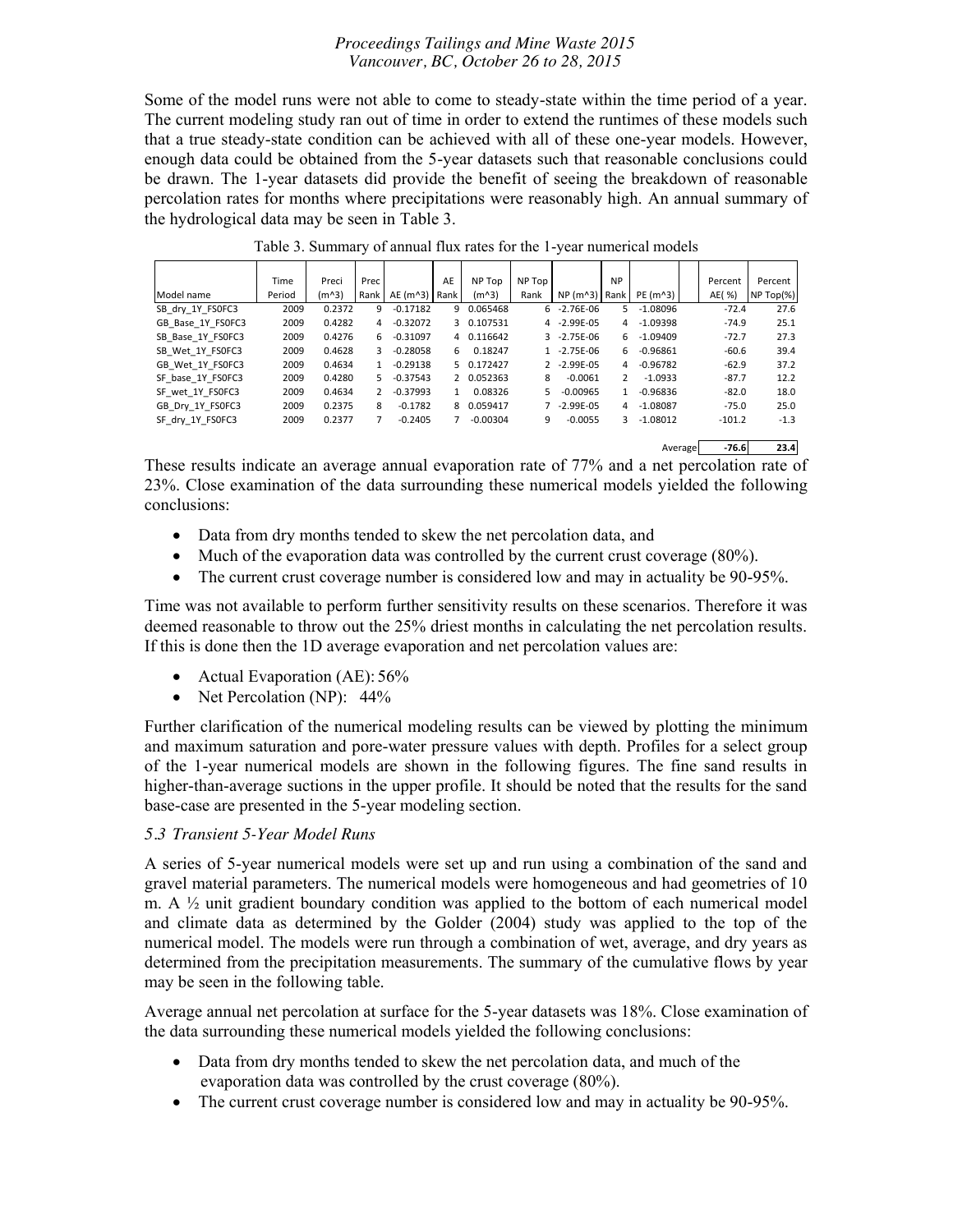Time was not available to perform further sensitivity results on these scenarios. Because of these model influences it is considered reasonable to adjust the results of the numerical model to the following numbers:

- Actual Evaporation (AE): 66%
- Net Percolation (NP):  $34\%$

Min/max plots were also utilized for the 5-year modeling study in order to quantify the reasonable variation in saturation and pore-water pressures during the modeling period. In [Figure 10,](#page-11-0) the sand base-case modeling results for wet years are presented to give an idea of the reasonable variation in the profiles. It should be noted that even in the wet years the suction and saturation profiles are not significantly affected at depths below 8 m. It should also be noted that drying events reasonably only significantly affect the saturation profiles to a maximum depth of 2-3 m.



<span id="page-11-0"></span>Figure 10. Saturation minimum / maximum for year 5 of the sand base-case wet years model

# 6 2D NUMERICAL MODELING

2D analysis were performed for the complex conceptual model in order to determine the reasonable distributions of pore-water pressure and saturation levels which can be reasonably expected in the rock pile.

# *6.1 Steady-State Analysis*

Steady-state analyses are set up for this model in order to determine reasonable saturation levels and pore-water pressure variations throughout the domain of the numerical model. For this model, only average material parameters are implemented in the numerical model as presented in the preceding section. Average climate net flows of 0.5 mm/day, 0.75 mm/day, 1.0 mm/day, and 1.5mm/day are applied to the numerical model. From the previous Phase I analysis it was previously determined that the most appropriate approximation of net flow is 0.75 mm/day. The results of the analysis are presented in the following figures. Average saturation levels and porewater pressures may be seen.

An average to high precipitation rate per year (including snowfall) is 20 inches. This type of precipitation results in an average daily value of approximately 1.0 mm/day. Steady-state application rates of 0.5 and 0.75 mm/day were chosen in this case because these would be approximate net infiltration rates if reasonable evaporation rates of 25% to 50% are considered.

Higher precipitation rates are presented in this report for the interest of providing an upperbound on the numerical modeling. Precipitation rates of 10mm/day and 100mm/day are needed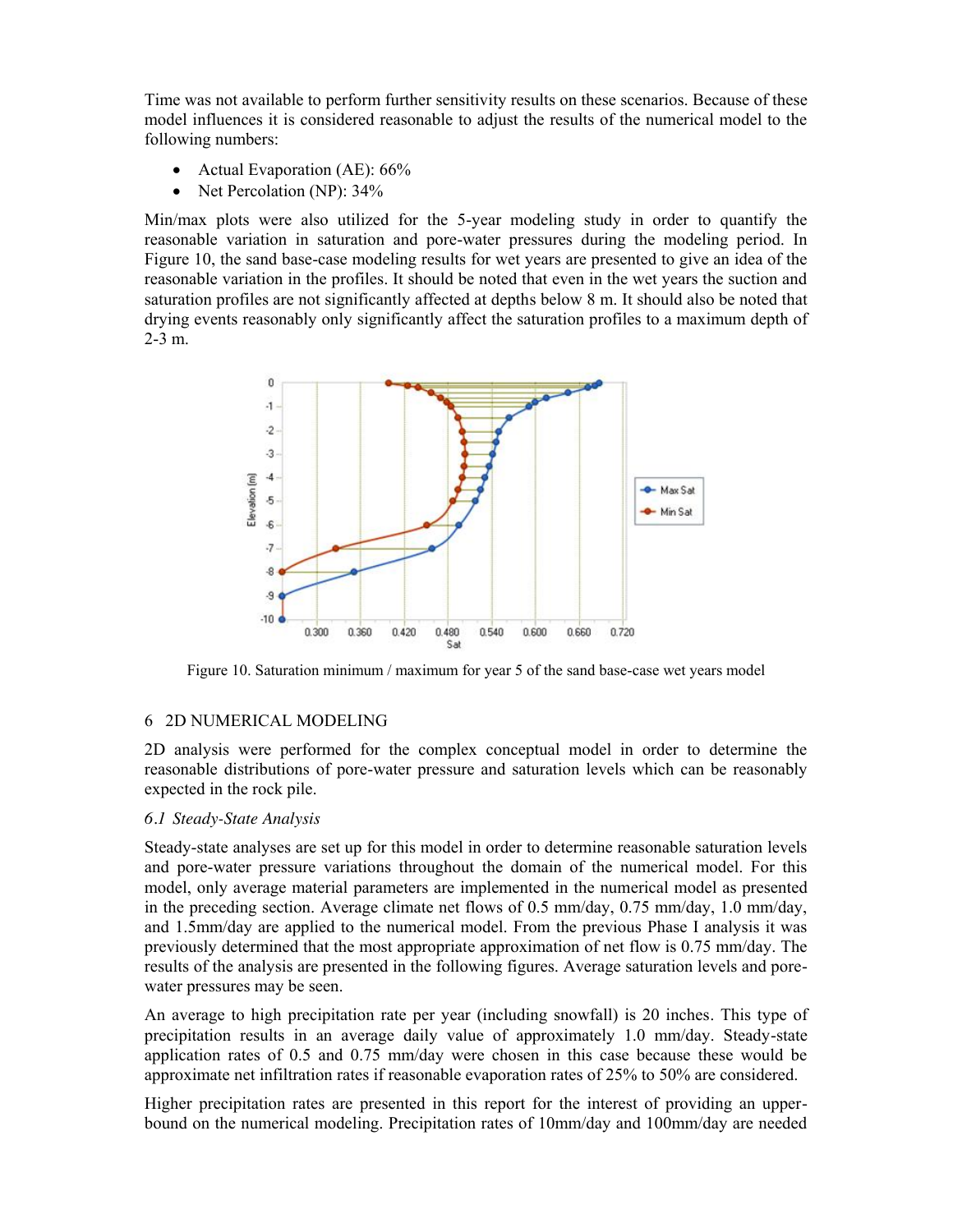to produce a significant water table in the numerical model. It should be noted that these are steady-state numerical models so they assume a constant precipitation of the amount specified every day and forever into the future. Current precipitation rates average 1mm/day annually if all precipitation and snowmelt is averaged. It is highly unlikely that a constant precipitation rate of 10mm/day or higher could be applied in the real-world to this upper boundary condition for an extended period of time. The 10mm/day and 100mm/day steady-state model results therefore represent an extreme upper bound of which the probability of occurrence is approximately zero.



Figure 11. Saturation levels for a steady-state application of 0.5 mm/day



Figure 12. Saturation levels for a steady-state application of 0.75 mm/day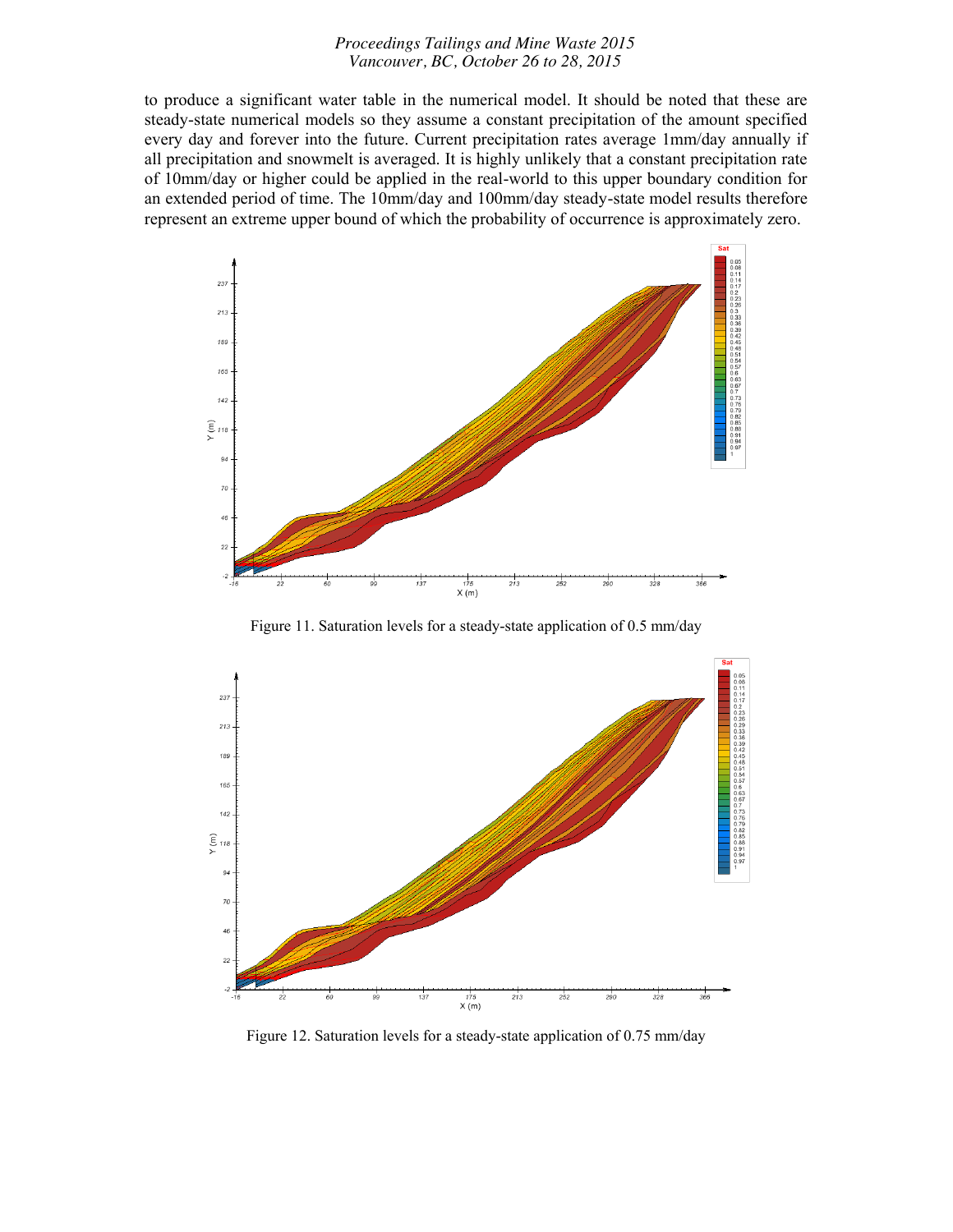

Figure 13. Saturation levels for a steady-state application of 2.5 mm/day



Figure 14. Saturation levels for a steady-state application of 100 mm/day

Based on the 1D numerical modeling of the Phase II program, the final conclusions for the hydrological concept remain largely similar to the conclusions in Phase I but for differing reasons. In the Phase I study it was assumed that the evaporation was being reduced due to osmotic suction. Part way through Phase II, it was found that osmotic suction does not play a significant role. A re-examination of the crust material led to a further theorization regarding the behavior of the upper crust. This new theory was implemented into the SVFLUX software and all 1D numerical models were re-run. The resulting net percolations were between 20-50% with the most likely value being estimated at 44% (Figure 24). This is largely similar to the findings of the Phase I study (Fredlund, 2013) and reinforces the previously held conceptual model.